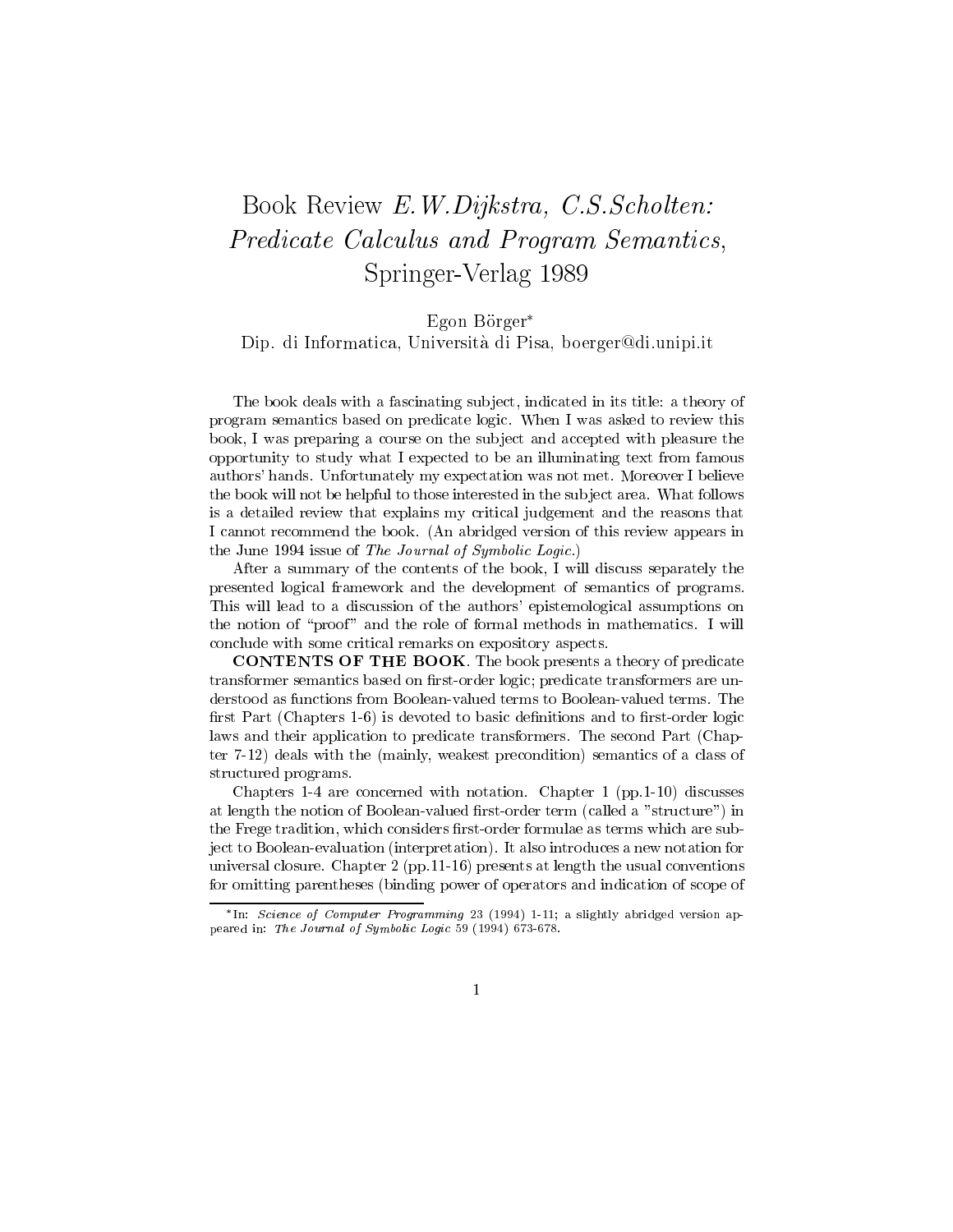quantiers and substitution). Chapter 3 (pp.17-20) introduces a notation for the  $i$ -operator (to be used for the definition of functions via equations) and for function application. Chapter 4 (pp.21-29) introduces some of the usual notational conventions from logic which allow succinctness in displaying short (i.e., of the order of magnitude of ten lines) derivations. Chapter 5 (pp.33-80) proves certain propositional (pp.30-62) and quanticational (pp.62-80) tautologies from some postulates. This is followed in Chapter 6 (pp.81-120) by simple laws about duality, monotonicity and how application of predicate transformers distributes over quantication. Chapters 7-9 present weakest precondition semantics for structured nondeterministic programs built up from (essentially) assignment by sequential composition, the alternative construct IF (a kind of non deterministic multiple case distinction, pp.121-146) and the repetitive construct DO (a kind of non deterministic WHILE, pp. 147-189); IF and DO are constructed using lists of guarded commands. Chapter 10 (pp. 190-200) contains heuristic explanations of these constructs in operational terms, and Chapters 11 and 12 (pp.201-214) explain the strongest postcondition semantics of those constructs.

ON PART ONE. The book fails most seriously in Part One, which deals with first-order logic. The authors state that "this is not a treatise on logic" (pp.vii, 11) and that their "task of designing the theory [viz. of predicate transformer semantics]...as an exercise in formal mathematics" (p.v) only called for "a few notational adaptations of the predicate calculus ... and the adoption of a carefully designed, strict format for our proofs" (p.v). And yet they do not simply "introduce the reader to the repertoire of general formulae that will be used throughout," but instead they "develop the calculus of boolean structures" and spend 91 out of 215 pages "proving all formulae that have not been postulated" (p.30). For a book on a theory of predicate transformer semantics, intended to provide "a means for defining programming language semantics in a way that would directly support the systematic development of programs from their formal specifications"  $(p.v)$ , it would surely have been appropriate to presuppose what is needed from predicate logic, or simply to list and perhaps briefly explain it. It is indeed highly laudable to separate the computer scientist's concern with "systematic development of programs from their formal specifications" (p.v) from the logician's concern with presenting and explaining, in a clean and succinct way, the "repertoire of general formulae that will be used" (p.30) and proving them "from a resticted repertoire"(pp.vi, 21, 28). Software engineers, like any other engineers, should have no problem in using logico-mathematical laws without knowing all of the details of their justicatory theory. By developing at length their own logical calculus, the authors open themselves to the inevitable comparison with the presentation of first-order logic laws in dozens of treatises on formal logic.

Certainly, a part of the logician's task is to justify logical laws that are to be used. For this purpose, it is indeed often helpful to seek "a modest repertoire" (p.vi) of postulates — or better, a "repertoire" that is "appropriate" or "adequate" for the specific purpose — from which all the laws to be justified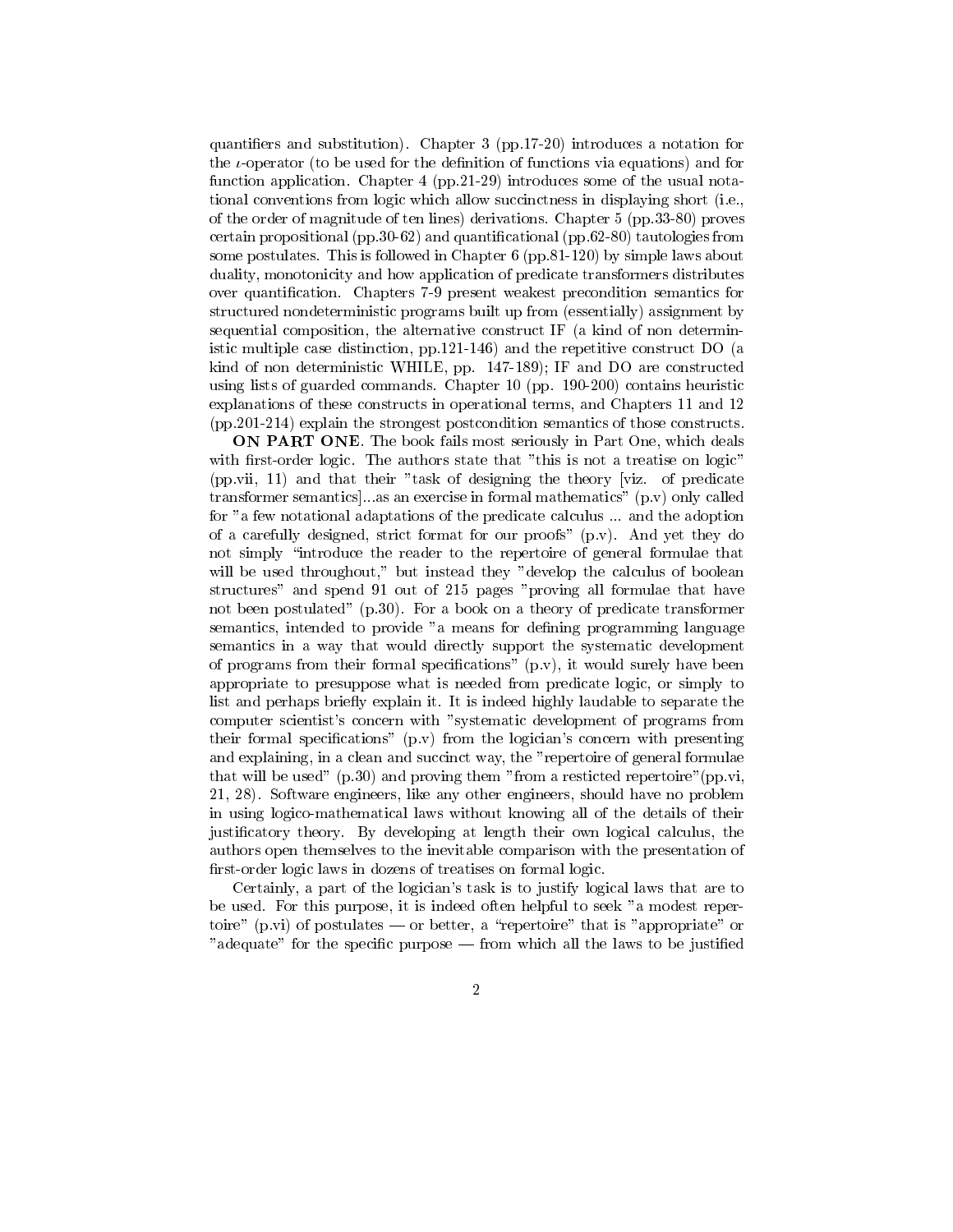(usually relative to a certain semantics) can be proved in a formal way . Therefore, the task consists in providing, within a formal calculus, proofs for all the laws under consideration (so-called completeness) and in justifying the postulates (axioms and rules) used in the proofs (so-called soundness). An additional epistemological or pragmatic task is to give the reasons that this particular (set of postulates for the) calculus has been chosen. Whether a justication is satisfactory depends, not only on the class of logical laws under study  $-$  "which laws will be used,"  $\rightarrow$  but also on where and how one wants to use them (for which sub ject or purpose, whether for mathematicians or engineers, and whether for pencil and paper or machine manipulations). Note that the request for such justification is a methodological imperative for whatever logical "calculus" is proposed; it cannot simply be dispensed with by a \naive refusal to make some of his [the logician's] cherished distinctions" (vii).

The authors  $-$  heading for what "seemed at first a rather presumptuous undertaking"(p.vi), namely "a revision of mathematical methodology" (ibid.) place themselves in the position of trying to redo the modern predicate calculus. Unfortunately, they remain behind what Frege had accomplished in his  $\text{B} \text{eq}$ sschrift in 1879 and his Grundgesetze der Arithmetik in 1893 and 1903, not to speak about what has been achieved in the subsequent 100 years of research in logic. The authors introduce postulates without any justification of their special status with respect to derived formulae, of their soundness, or of their  $completeness.$  They do not even mention that a justification problem exists  $$ except to say that these postulates suffice to prove from them, in the particular proof style chosen, "the repertoire of general formulae that will be used throughout the remainder of this booklet" (p.30). One is led to wonder whether new postulates or proof principles will be needed (and if so, which) if one seeks to extend the approach to the semantics of programs with more complicated features than those considered in this book (see below). There is no indication as to whether this repertoire has any other characterization than that of the finite set of the formulae that happen to "be used throughout the remainder of this booklet". Will the process of adding new first-order postulates or laws ever end or reach a limit? For predicate logic, generations of logicians have developed satisfactory and simple answers to that kind of fundamental question. The authors could and should have used these achievements with advantage, instead of coming up with a pale imitation of a "theory" of derivations — derivation of some "repertoire" from a few postulates which appear in the book like "mathematical rabbits - pulled out of a hat" (p.ix). Note that everywhere in the book "mathematical rabbits" are very much criticized, and I think correctly so.

This attitude of the authors to the problem of justification is so surprising because it contradicts their own principles, clearly and convincingly stated, in support of a computational approach to program design from specifications: "The 'mindless' manipulation of uninterpreted formulae that is implied by 'letting the symbols do the work' is clearly impossible without a sufficiently clear view of the permissible calculations" (p.11). Is such a clear view of the calcu-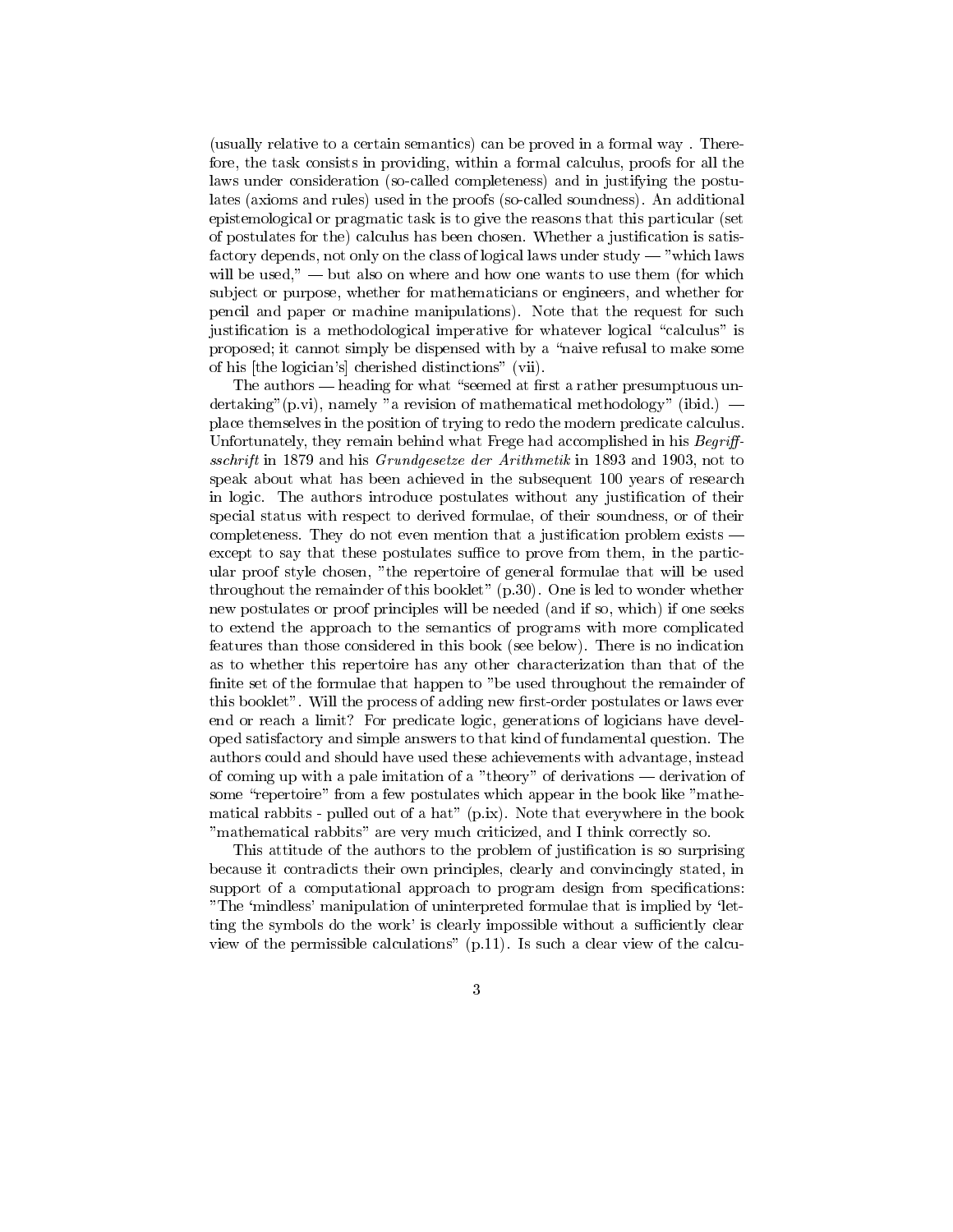lations within first-order logic not provided by a sound and complete calculus for predicate logic? It is the separation of mathematically precise syntax from semantics and their equivalence (through the soundness and completeness theorems) which allows the "mindless" - but semantically safe - "manipulation of uninterpreted formulae" and, more important, the combined use of syntactical manipulations and semantical reasoning that is so typical and fruitful in applications of predicate logic.

As a reviewer, I still must answer the question, whether the particular calculus developed here offers a better proof format than other systems of first-order (formal) logic. The authors themselves do not compare their system with any other system in the literature; indeed, they do not even mention that there are others. But the authors repeat frequently (and mostly when commenting on particular formulae or proofs) their conviction  $-$  they call it "evidence"  $-$ "that most mathematicians lack the tools needed for the skilful manipulation of formulae" (p.vi). Perhaps, this statement is intended to point out that in the field of formal program specification, most (though not all, see below) of the methods developed during the last 25 years lead to unacceptable combinatorial explosion when applied to real systems. But this phenomenon appears only far beyond the point to which the authors lead us in this book; it certainly does not present itself at the level of deriving mostly well-known and simple laws of firstorder logic. The authors looked for a proof format that fits the needs of a human programmer who uses laws of predicate logic for the systematic development of programs from formal specications. The proposed proof format for predicate logic is geared to truth-value preserving transformations of formulae (Boolean valued terms) based on equations allowing functional notation. Let me note, en passant, that the latter idea is not new: it has been extensively investigated in algebraic and term logic literature, but the authors seem not to be aware of this. (See, for example, L.Henkin, J.D.Monk, A.Tarski, "Cylindric Algebras", North-Holland, 1971, and H.Hermes, "Eine Termlogik mit Auswahloperator" Lecture Notes in Mathematics, Vol. 6, 1965, Springer Verlag, and the references given there). The crucial criticism is this: despite many lengthy explanations of the need for a neat and expressive framework and despite much expression of pride in the (alleged) \beauty" of their system, the authors present a proof format which is considerably clumsier, less transparent, and more difficult to use (in proofs and in teaching "the design of beautiful, formal proofs,"  $p.vi$ ) than various well-known frameworks in the literature.

Let us check this judgment using criteria that the authors themselves regard as establishing the "virtues of presenting formal proofs in a strict format"; in particular, a) "that it enables a meaningful comparison between alternative proofs of the same theorem, viz. by comparing the text," and b) the "greater homogeneity it introduces into the task of proof design, a task that becomes a challenge in text manipulation that is more or less independent of what the theorem was about" (p.vi). For comparison let us consider the well-known polynomial representation of Boolean-valued terms due to I.I.Shegalkin (Mat.Sb. 34,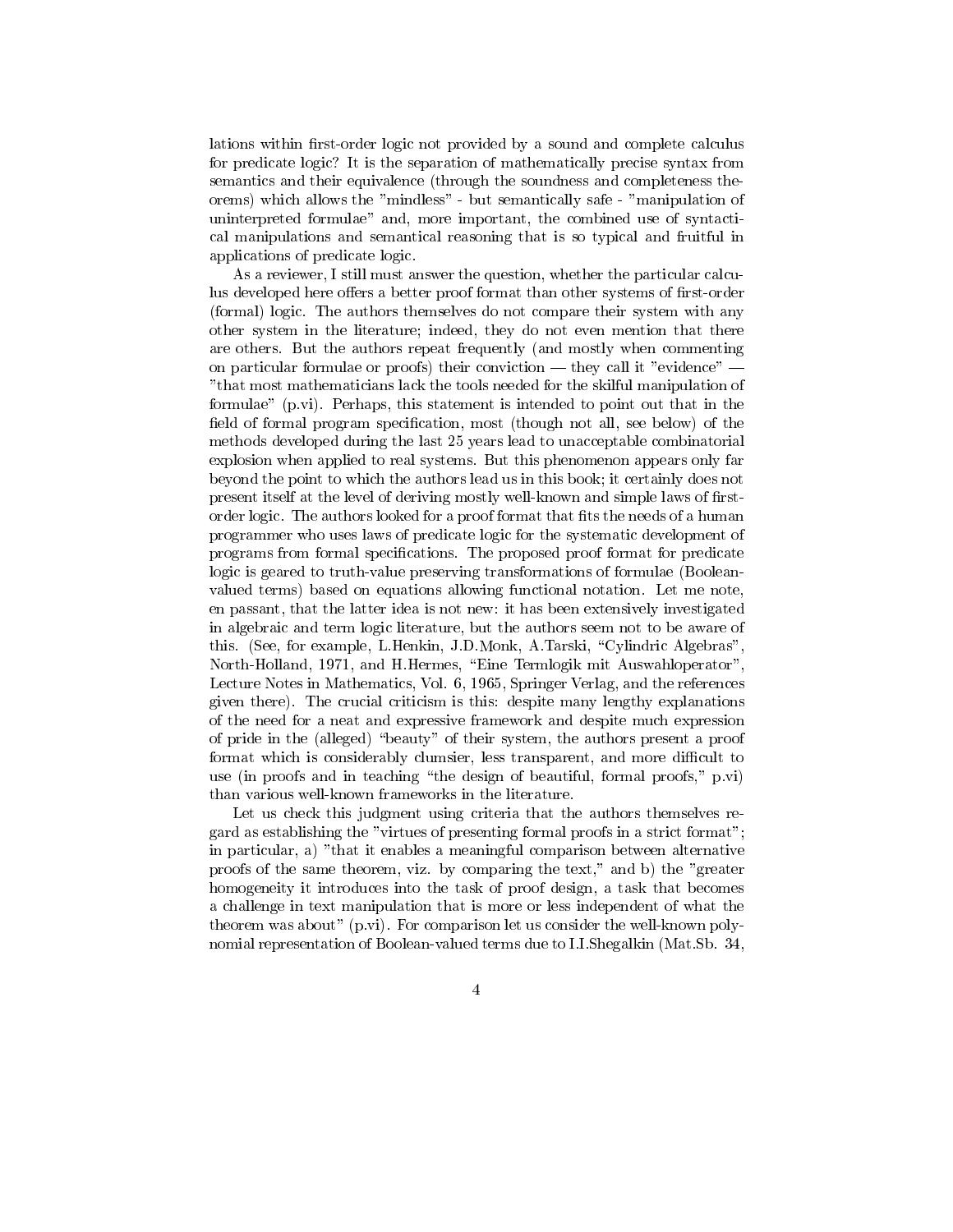1927 and 35, 1928) and in dual form to J.Herbrand (Diss. 1930), which can be found in various textbooks on first-order logic. Every Boolean-valued term  $x$  is (uniquely) representable as a polynomial  $\bar{x}$  in its free variables with coefficients 0,1; conjunction corresponds to multiplication mod 2, exclusive disjunction (not the inclusive "or" to which the authors refer to on page 42) to addition mod 2, negation to  $"+1$  modulo  $2"$ , true to 1, and false to 0. (By the way, this gives rise to an elegant Boolean ring structure  $\mathcal{Z}/2\mathcal{Z}[x_1 \dots x_n]$ , where  $\mathcal Z$  is the ring of integers.) Hence for arbitrary Boolean-valued terms  $x, y$  one has the following equations, where for notational convenience I suppress overlining (identifying <sup>z</sup> with  $\overline{z}$ :

$$
x \wedge y = xy \qquad x \dot{\vee} y = x + y \qquad \neg x = x + 1,
$$

and therefore also

$$
x \leftrightarrow y = x + y + 1 \qquad x \to y = xy + x + 1 \qquad x \lor y = x + y + xy.
$$

The tautologies are exactly those Boolean-valued terms <sup>t</sup> whose polynomial representation  $\bar{t}$  equals 1 mod 2. In this way, literally all of the "theorems" proved by the authors in their "calculus of boolean structures" (pp.30-80) become trivial, and this despite the fact that in polynomial notation they are established in much more general, surely uniform, more homogeneous, more succinct, simpler, and more transparent versions. (These properties are all claimed by the authors for their theorems and proofs, in comparison with those in other logical calculi, not specified.)

Here are three "small examples"  $(p.43)$ ; I do not insist that each of them "shows in its full horror how an unfortunate notation can damage one's manipulative abilities" (ibid.), but they do not lack some small horror of their own. First, a half page  $(pp.32/33)$  is spent in explaining the universal quantification of the formula  $x \leftrightarrow y \leftrightarrow y \leftrightarrow x$  as expressing — according to much fussed over  $conventions for omitting parentheses — both the symmetry of logical identity$ (equivalence) and the left- and right-identity property of  $(y \leftrightarrow y)$  with respect to equivalence. By the way, it is not clear to me why we should make such a fuss over a mnemonic device — nothing more than a traditional "pons asinorum" which due to some notational conventions permits in some (how many interesting?) cases the representation of conceptually different ideas by a single logical formula. But never mind, transforming  $x \leftrightarrow y \leftrightarrow y \leftrightarrow x$  into polynomial notation (by applying  $x \leftrightarrow y = (x+1) + y$  three times, say from left to right) yields  $x+1+(y+1+(y+1+x)) = 2x+2y+3$ . But  $2x+2y+3 = 1$  mod 2, which is an instance of the obvious and general polynomial equation  $\sum_i 2n_i x_i + 2m + 1 = 1$ mod 2.

The second example involves the definition of conjunction in terms of equivalence and inclusive disjunction |namely <sup>x</sup> ^ <sup>y</sup> \$ <sup>x</sup> \$ <sup>y</sup> \$ <sup>x</sup> \_ <sup>y</sup> (p.37)|, introduced as "The Golden Rule" and used with corresponding great pomp.

5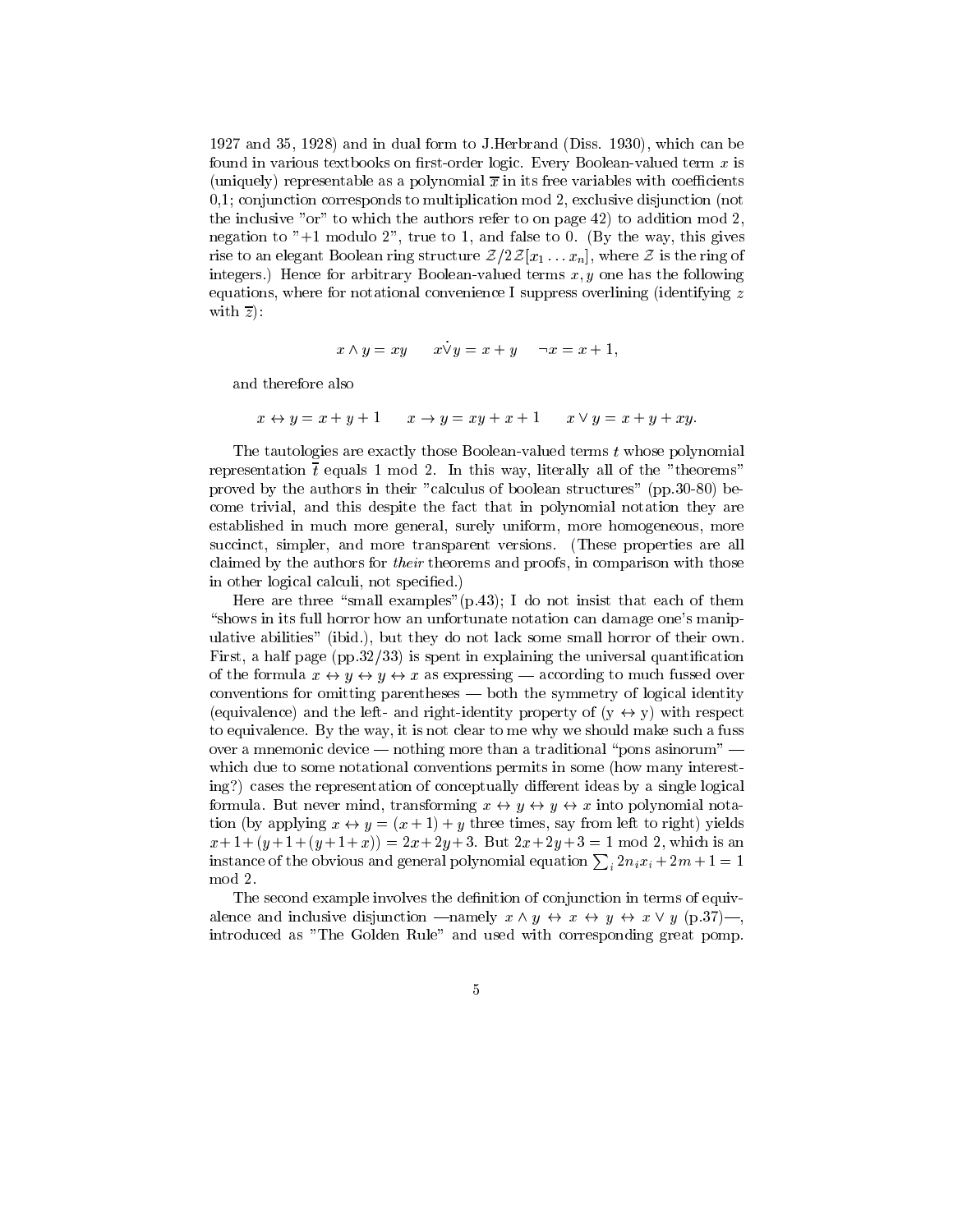Transforming this definition into polynomial notation yields the (easily generalisable) trivial equation

$$
xy = x + 1 + (y + 1 + (x + y + xy)) = xy + 2x + 2y + 2 \mod 2.
$$

The third example occurs during a lengthy discussion of propositional logic manipulations of "expressions that make heavy use of the implication." We are told that "in combination with the negation sign, hell breaks loose, as is shown by the following eight expressions..." (p.61). These eight expressions are nothing more than rewritings, modulo the law of contraposition, of  $x \vee y \to x \wedge y$ , and transforming this expression into polynomial notation yields its equivalence to  $x \leftrightarrow y$  by:

$$
(x + y + xy)xy + (x + y + xy) + 1 = 4xy + x + y + 1 = x + y + 1 \mod 2
$$

 $-$  the authors spend a half page for their proof which comes spiced with pompous methodological comments  $(p.62)$ . In polynomial notation, no "hell breaks loose" when a busy little demon adds an even number of occurrences of xy or x or y to the above expression for  $x + y + 1$ : it yields the general elimination rule

$$
x + y + 1 = 2kxy + (2i + 1)x + (2j + 1)y + 2l + 1 \mod 2
$$

(This rule contains as special case the above-mentioned eight expressions discussed by the authors.) And so forth for the whole long Chapter 5 and most of Chapter 6.

The book also exhibits some unclear and confusing definitions, paired with clumsy notation, for phenomena which have already a better and well-established definition and notation in the literature. For example, on page  $8$ , an "everywhere operator" is introduced which plays an important role throughout the book. But the "definition" is obscure, elaborated later (see pp. 10, 23, 58) and only at the end is the experienced reader able to guess what was intended. I asked more than ten top logicians and computer scientists to read the relevant early sections and then to explain their meaning. None of them had understood matters, because the notation is "almost as cryptic as Frege's notation", as one from this group said after I had explained to him what the definition and notation means; and he continued: "only in Frege's day was it a great merit to have invented a full and correct notation at all." The everywhere operator expresses essentially universal closure without explicitly writing down all the variables concerned. The usual logical notation 8~ or simply 8, besides being established, is more suggestive; it can also be extended, very naturally and without further words, to existential closure  $\exists$ , whereas our authors would have to invent yet another new notation. Another use the authors often make of their everywhere operator can also be described much more simply by the well-known tautology rule, which states that the validity of a first-order law is not affected by replacing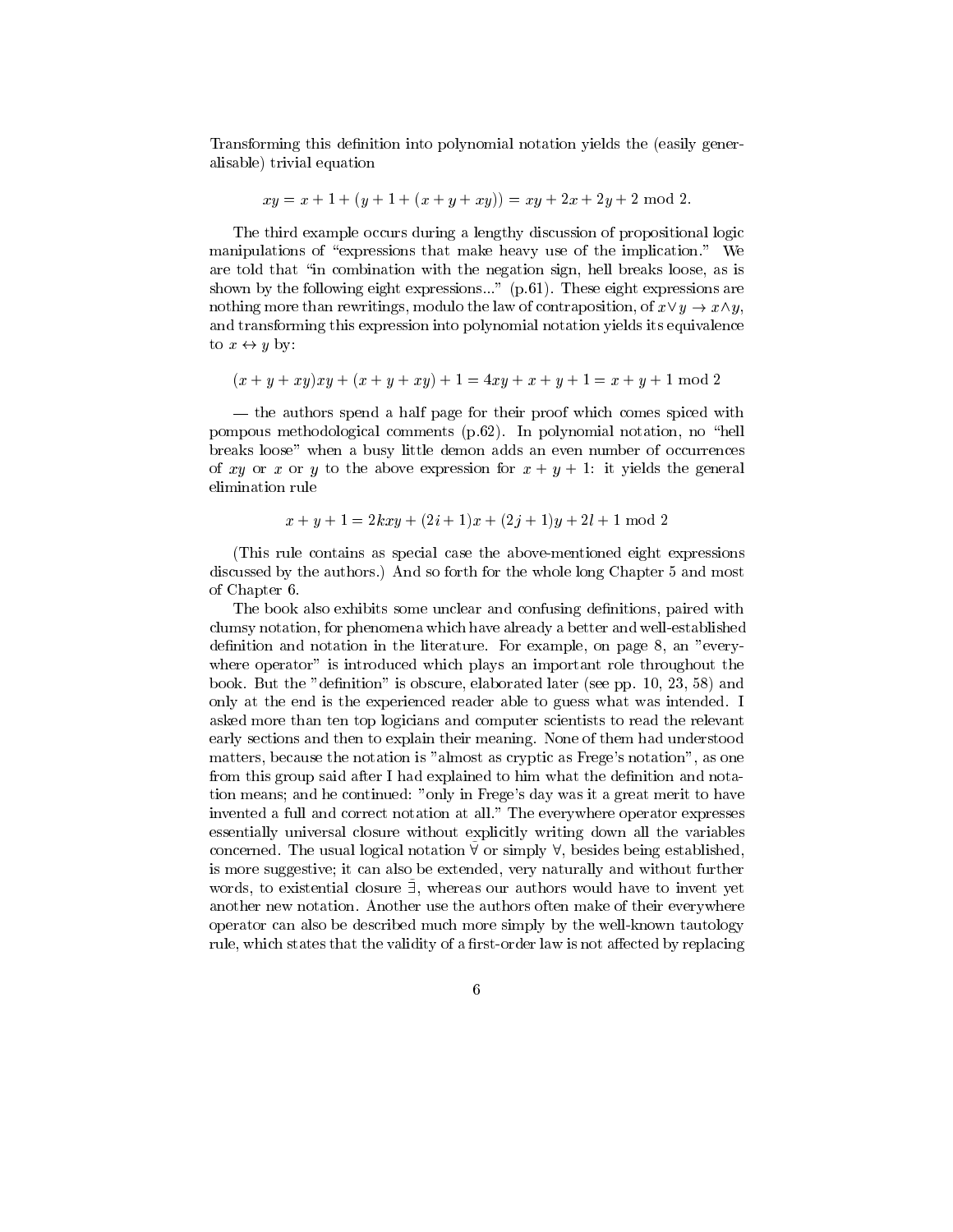a propositional variable by a first-order formula (which may contain fresh free individual variables). It comes as no surprise that proof format and notation [ ] for the everywhere operator induce the authors to state and prove "theorems" which express trivial logical facts, for instance, the idempotence of  $\lceil \cdot \rceil$  (p.32), or the validity of (what they call) Leibniz' rule for so called punctual functions which is a case of  $\forall (\alpha \rightarrow \beta) \rightarrow (\forall \alpha \rightarrow \forall \beta)$ .

Here are two more examples of rather obscure definitions. On page 10, one finds the "definition" of application of  $\lceil \cdot \rceil$  to term pairs, a definition that becomes understandable only much later in the book (p.58) and essentially expresses the fact that universal quantication distributes over conjunction. (Note that it is rather unfortunate to speak here about "pairing" because conjunction is associative and commutative, but pairing is not.) On page  $18$ , one finds again a rather confusing "definition" of the well-known description (iota) operator in the context of defining functions by equations. The reader has to struggle through misleading phrases such as "the global variables of a scalar" and unfortunate hiding of variables and quantifiers in a context where their presentation would have helped the understanding. Also, it is not clear why the proposed new notation  $y : [y = \alpha]$  should replace the usual  $\iota y[y = \alpha]$ , established by Whitehead and Russell in their "Principia Mathematica" (1910-1913). Logic has taken years of work to develop fairly standard methods and notations. Changing notation without serious reason provides no good service, isolating the reader from the rest of the scientific community.

The authors' decision to use  $-$  for an "abstraction" of expressions in (program) variables  $-$  the name "structure" instead of the usual name (Booleanvalued) "term" is unfortunate. As a matter of fact, "modern mathematical usage" in logic has not been "reluctant to introduce a name for an expression in a number of variables" (p.4), and logic has provided methods for avoiding the danger that "those names may become quite tricky to manipulate" (p.4). This is done in full generality, but in particular in term logic, where "formulas" are viewed as Boolean-valued terms. (This comes naturally from a systematic treatment of Whitehead's and Russell's description operator; see, in particular, Chapter 8 in D.Hilbert and P.Bernays, "Grundlagen der Mathematik"(second edition, Springer-Verlag, 1968) and its further development in the book by H.Hermes cited above.)

I have some reservations also about a number of minor but misleading remarks, which reveal that the authors are not really acquainted with the field of mathematical logic. For example, they seem to believe that they had discovered the usefulness  $-$  in proving certain theorems  $-$  of not breaking equivalences into separate implications . But from automated theorem proving systems it is well-known that one should, if possible, avoid breaking equivalences into separate implications. However, in the case of formulae such as  $\exists x \alpha \leftrightarrow \exists y \beta$ , one may have different witnesses in the two directions and therefore need to handle the two implications separately.

Summarizing my judgement of the first part of the book, I recommend to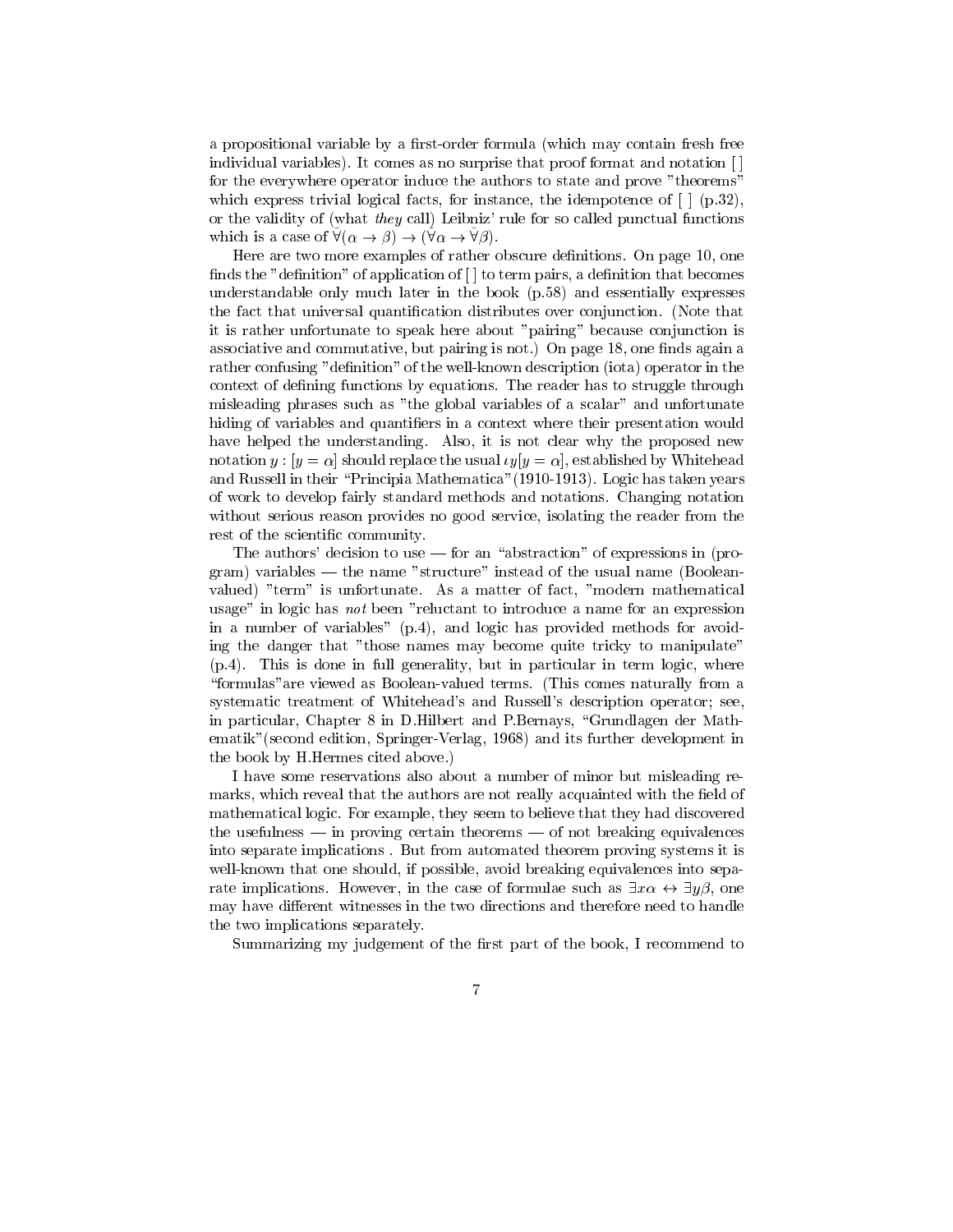those who wish to learn just the elementary facts which are needed from firstorder logic for a formulation of the weakest precondition approach within predicate logic: read one of the excellent texts "Logic and Structure" by D. van Dalen, Springer-Verlag, or "Logic for Computer Scientists" by U. Schöning, Birkhauser-Verlag, Boston. In each case, if the proof of the completeness theorem and related material is skipped, there are fewer than one hundred pages to read to reach the point where the book under review switches from logic to semantics of programs.

ON PART TWO. In the second part of the book, the authors are in their metier; they explain predicate transformer semantics, and write as experts of the field. But there, too, many critical questions are left.

At first sight, it appears surprising that the authors treat only structured (non deterministic) programs built from assignment (and simple basic programs abort, skip, a non deterministic stop) by sequential composition, the alternative construct IF , and the repetitive construct DO. Over the past 25 years we have seen many approaches (structural operational, axiomatic, algebraic, denotational, etc.) developed around such simple programs; and some calculi deal with structured programs successfully, in a balanced and transparent way, and not without mathematical elegance. (The reader may look, for example, at the brilliant exposition in "Verification of Sequential and Concurrent Programs" by K.R. Apt and E.-R.Olderog (Springer Texts and Monographs in Computer Science, 1991), where deterministic (pp. 55-105) and nondeterministic (pp. 106- 176) sequential programs are treated as a prerequisite for a detailed study of parallel and distributed programs.) But the presentation of the calculus in the book under review, pressed into a corset of an unfortunate notation and proof format, lacks conceptual clarity and surely the beauty that Dijkstra has achieved in his book "A Discipline of Programming" (Prentice-Hall, Englewood-Cliffs, N.J., 1976) and advertises as his trademark (see the editors' explanations of the title of the book "Beauty is Our Business. A Birthday Salute to E.W.Dijkstra", Eds.W.H.J.Feijen et al., Springer Texts and Monographs in Computer Science, Vol. 21, 1990).

Secondly I can see no real progress in this calculus over previous presentations of the weakest precondition approach  $-$  except for minor technicalities, see, for example, the discussion of the role of or-continuity in the proof of the "Main Repetition Theorem" (pp.180-185). The treatment of this theorem  $-$  a modulo some technical refinement 25 years old theorem which constitutes the culminating point of Chapter 9 on "Semantics of repetition"  $-$  reveals a similar kind of unacceptable "incompleteness" (or authors' bias) which we have encountered already in the first part of the book. The "Main Repetition Theorem" establishes the soundness of a specific "rule" for the DO construct. It thereby corresponds to the soundness theorem for loop rules (proof rules for termination) in Hoare like systems. The natural counterpart is the completeness problem, whether all relevant true formulae can be proved this way. This problem has been extensively studied (see Apt and Olderog, op.cit., Ch. 3.6, Ex.4.20 and

8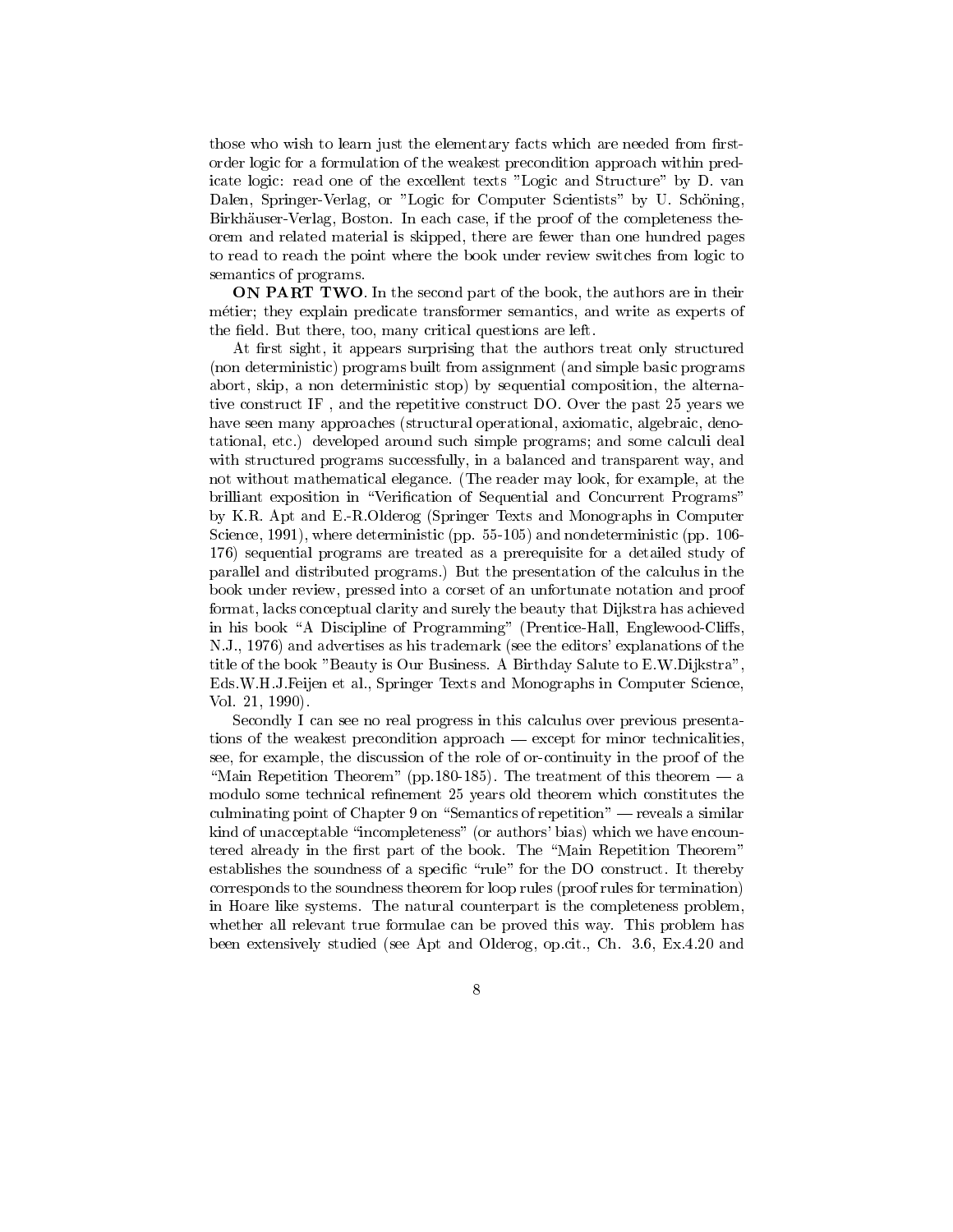the references given there).The authors of the book under review do not tell the reader what such completeness could mean in their approach; they do not even pose the question or at least mention that such a question can and has been asked.

Finally, it does not become clear whether and how the theory developed by the authors could deal with extensions to, for example, concurrent or reactive programs, programs allowing recursion with parameters, multiprocessing, more sophisticated forms of control and data structures, etc.

*Operational semantics* seems to be a victim of attack by the authors (pp.121-125). They argue correctly against an absolute, physical understanding of "machines" and "computation step." But the approach of structural operational semantics à la Plotkin — to mention just one example — is not at all based on such a physical notion of machine. One can also successfully base operational semantics on a notion of (classes of) machines at various levels of abstraction, related hierarchically by the method of stepwise refinement. This permits a transparent, mathematically precise, and simple operational semantics, as well as formal specications, and mathematical correctness proofs for real languages and systems. The conceptually operational character allows one to couple intuitive insight with mathematical rigor of method and thereby to settle challenging questions by proofs which satisfy appropriate mathematical standards without necessarily being proofs in a "calculus." The framework of "evolving algebras" recently proposed by Y.Gurevich shows that this is indeed possible.

This brings me to a fundamental criticism of the book's approach to design and formal verification of proofs and programs. The authors suggest that we identify the mathematical notion of "proof" with "formal proofs" and the latter with "formal proofs in a strict format"  $(p.vi)$ , namely the one developed in this book "for a revision of mathematical methodology" (p.vi). The authors praise their proof format rather extensively, and the reader "is invited to share our [the authors'] delight" (pp.v-vi). I read the book carefully, slowly (as the authors ask on page vii) and with patience  $-$  it took me two months of work to go through it three times. I read it not only \with an open mind"(as recommended by the authors on p.vii) but with an initial very positive bias  $-$  but to my disappointment I found nothing which could justify the authors' "hope you [the reader] travelled long and far" (p.vii). It is one thing  $-$  reasonable and standard  $$ to adopt, for a specic purpose, an appropriate particular proof format which allows to break down (writing, explaining, and checking of ) unavoidable routine calculations into simple sequences of easily manageable steps; see in this respect the use Apt and Olderog make of Dijkstra's proof format for development and verification of programs (op.cit., p.42 etc.). A completely different and I believe wrong thing is what the authors suggest, namely to press *every* form of construction of and reasoning about programs into such a restricted format. This decision of the authors to limit problems and solutions to those which fit their proof format not only "shows in its full horror how an unfortunate notation can damage one's manipulative abilities"(p.43) and one's intuition. Worse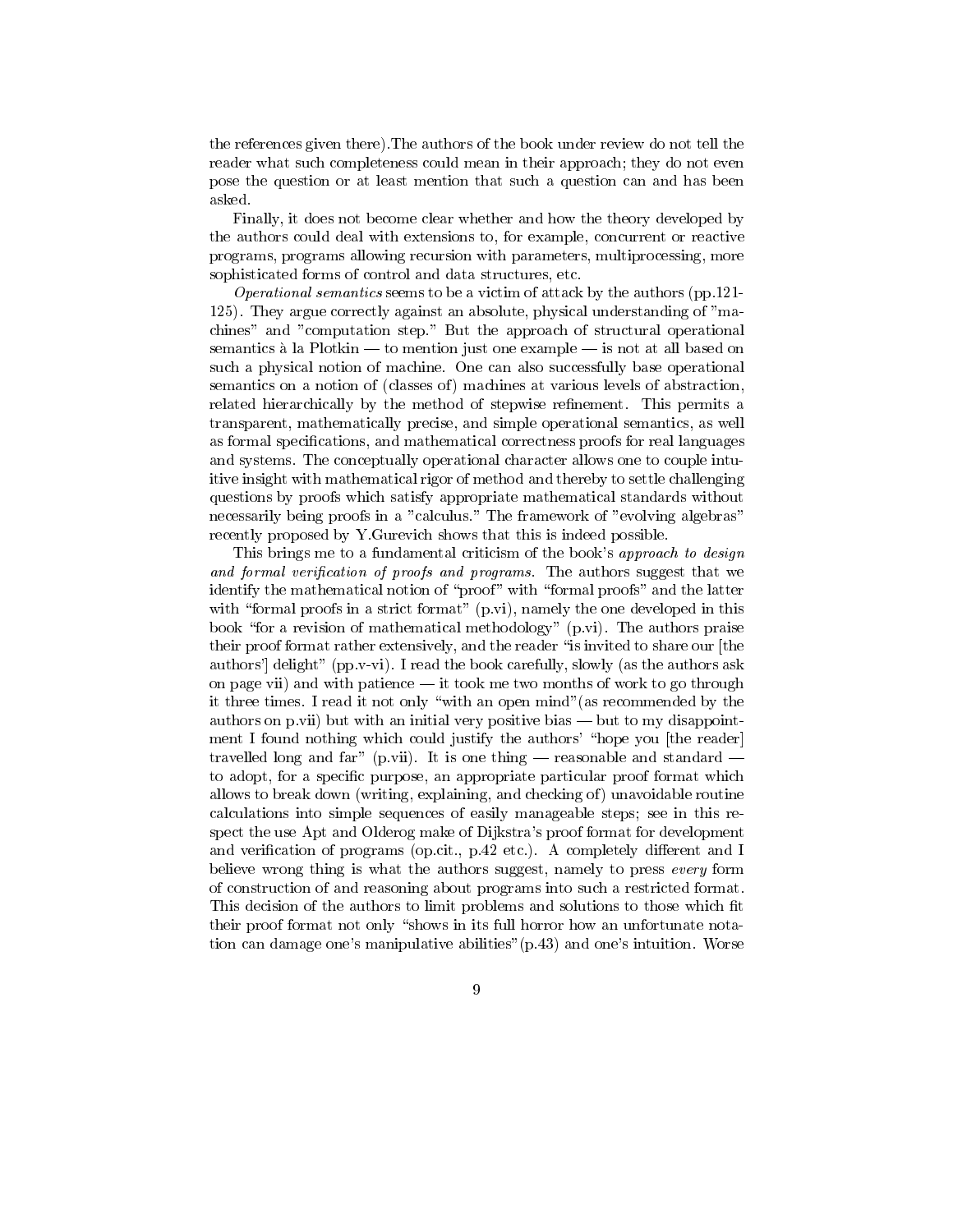than that, it shows how the underlying conception of mathematical reasoning as formalistic (calculational) activity limits the horizon of mathematical research to what can be reached by mere symbol pushing. As a matter of fact, the reader who follows the book has to go a long way — the formalist's way but without being brought far and without reaching a destination one could recommend. From this point of view it appears not any more surprising, but certainly significant, that the authors  $-$  after 25 years of intensive work (see p.184), "in possession of a tool [viz. the theory developed in this book] that surpassed our wildest expectations" and that "became an absolute delight to work with"  $(p.v)$ ," writing a monograph reflecting the current state of our art" (p.vii)  $[my]$  italics  $]-$  treat only structured IF/DO programs.

Still more signicant in this context seems to me the following fact: at the very point where  $-$  after 170 pages of preparation  $-$  the authors start with their description of the "semantics of repetition" (Chapter 9), they cannot really give their definitions "without pulling a sizeable rabbit out of the magician's hat"  $(p.184)$  — one of those "mathematical rabbits" the authors frequently and rightly insist on "exorcizing" (ix). Indeed they declare (p. 171): "We shall now define predicate transformers  $wlp.DO$  and  $wp.DO$ . We suggest that in this [NB: 20 pages long] chapter the reader just accept these definitions as such, without wondering from where they come or what has inspired them [my italics]. Such background information [my italics] will be provided in the next chapter." Chapter 10, intitled "Operational *Considerations*" [my italics], eventually provides the basic intuitions which make the whole thing work. The authors show by their book what is the price for banning simple and rigorous descriptions of the basic operational intuitions from a formal definition of program semantics: the price is a messy apparatus for formal representation, which produces alienation even in the willing reader. The one who learns semantics of programs in this way will have difficulties to appreciate the usefulness of formal (mathematically precise) methods in the area.

Let me state what helps more than the preceding 189 pages of the ( 220-page) book under review: a clean conceptual framework that allows us to make our basic operational experience mathematically manageable and precise in suchaway that the framework turns into an interesting ob ject of study for mathematically inclined theoreticians, and into a really helpful tool for programmers. I mentioned above an example of such a framework. Another, quite different but very illuminating, example for comparison is the book "Compilerbau" by N.Wirth (Teubner, Stuttgart, 1984, 118 pages, expanded version of the last Chapter of Wirth's book "Algorithms + Data Structures = Programs", Prentice-Hall, 1976), a jewel of clarity, precision, and simplicity. In 83 pages, starting from scratch, by stepwise refinement and with good "heuristics from which most of the arguments emerged most smoothly" (p.vi of the book being reviewed), it develops a full compiler for a language that contains (besides assignment, composition, IF-THEN-ELSE and WHILE) procedures and elementary input- and output-instructions. In my teaching in computer science over the past twenty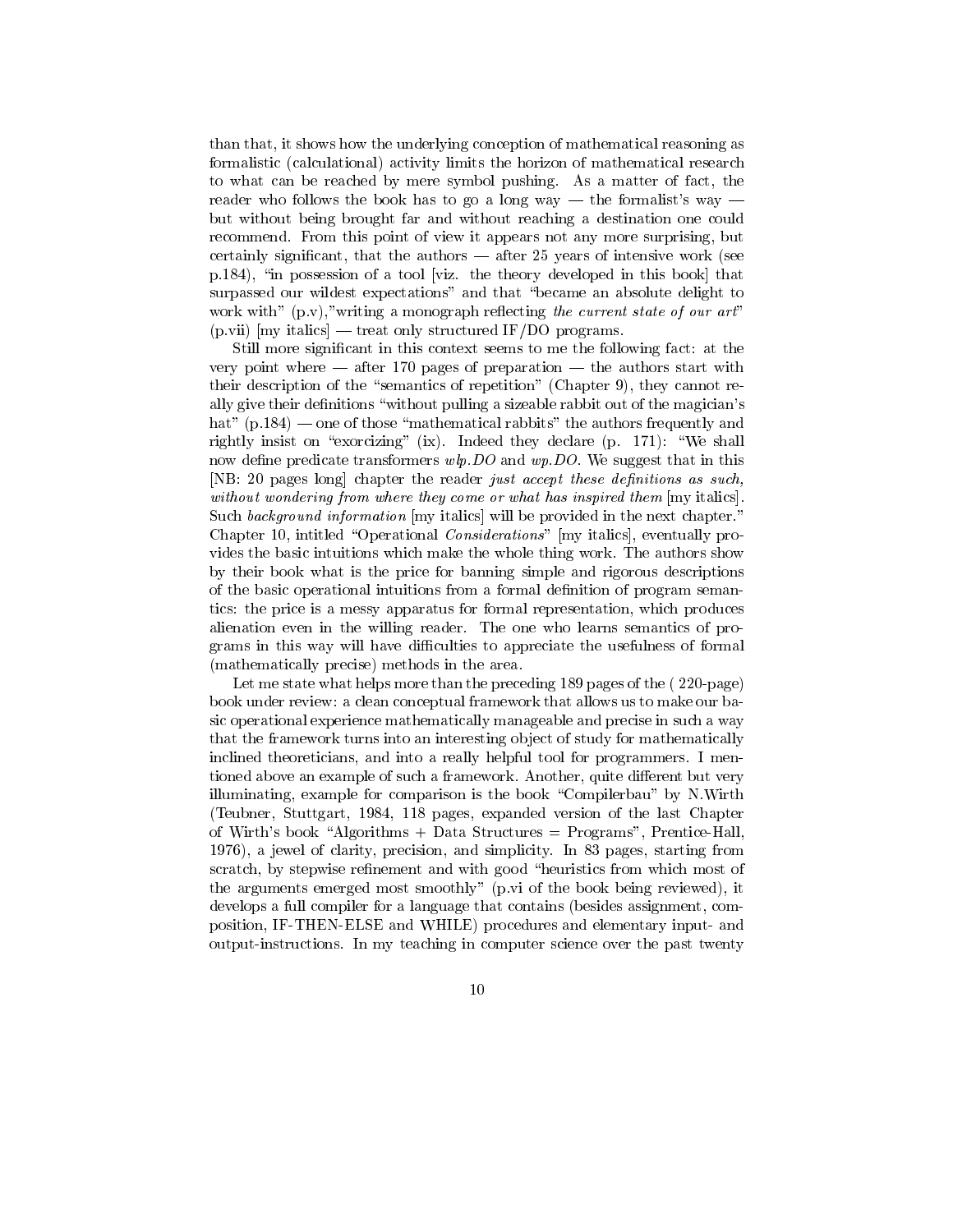years, I have found that Wirth's methodology really achieves what the authors claim for their calculus: it "turned the design of beautiful programs into an eminently teachable subject" (vi). (Paraphrasing the authors' wording, I have taken the liberty of replacing "formal proofs" by "programs".)

I am afraid \the mathematically inclined computer scientists and the mathematicians with methodological and formal interest"  $-$  the authors' declared target audience  $(p.viii)$  — may turn their backs on computer *science* should they fall victim to the authors' suggestion that "this was all" (p.vii) one could do to fruitfully use logic, or more generally formal mathematical methods, for systematic development of programs from their specifications. My conception of the role of formal methods in computer science, logic, and mathematics is rather different from what the authors call their "new appreciation of the mathematical activity" (vi). My experience shows me that the formal instrumentarium that modern abstract mathematics has created has not diminished but increased the power and the range of \intuitive precise" mathematical reason $ing - a$  reasoning which takes advantage of the help offered by "calculational" [forms of ] reasoning" (vii) but without exhausting itself in pure formalism. I do not believe that purely formalist, merely "calculational reasoning" will solve the difficult and challenging mathematical problems we are facing in computer science.

Summarizing my judgment of the second part of the book under review, I recommend to the interested reader to study Part II (pp.55-176) of the above mentioned book by Apt and Olderog. I guess this reading will produce much curiosity to continue reading also of Parts III and IV on parallel and distributed programs, pp.177-324, 325-416.

ON STYLE OF WRITING. Further criticism concerns expository aspects. The style in which the book is written is rather unusual for a scientific text. It is full of phrases that seem to aim at involving the reader emotionally instead of convincing by rational arguments. The presentation is flat: even the most trivial proposition is called "Theorem"; the reader is given only very scattered hints that would enable him to distinguish between simple and difficult, technical and profound, routine and creative matters or techniques. The authors are so much concerned with (or delighted by) \letting the symbols do the work" (loc.cit.) that they often neglect to provide necessary basic moti vation. For example, although non deterministic programs play a basic role for the whole approach in the book, the reader finds only scattered remarks explaining why non deterministic constructs are useful at all; this is essentially only at the end of Chapter 7 (pp.145-146). Another example is provided by the definition of determinacy, advertised on the book cover. This definition is purely formal (p.131), no attempt is made to tell the reader whether for example this "determinacy" of programs means a) uniqueness of output, or b) that in all occuring cases the occuring guards are disjoint. But the authors do write that they "think it worthwile to note that, as a definition, it is very nice and, by being so, gives an encouraging indication that we have introduced appropriate